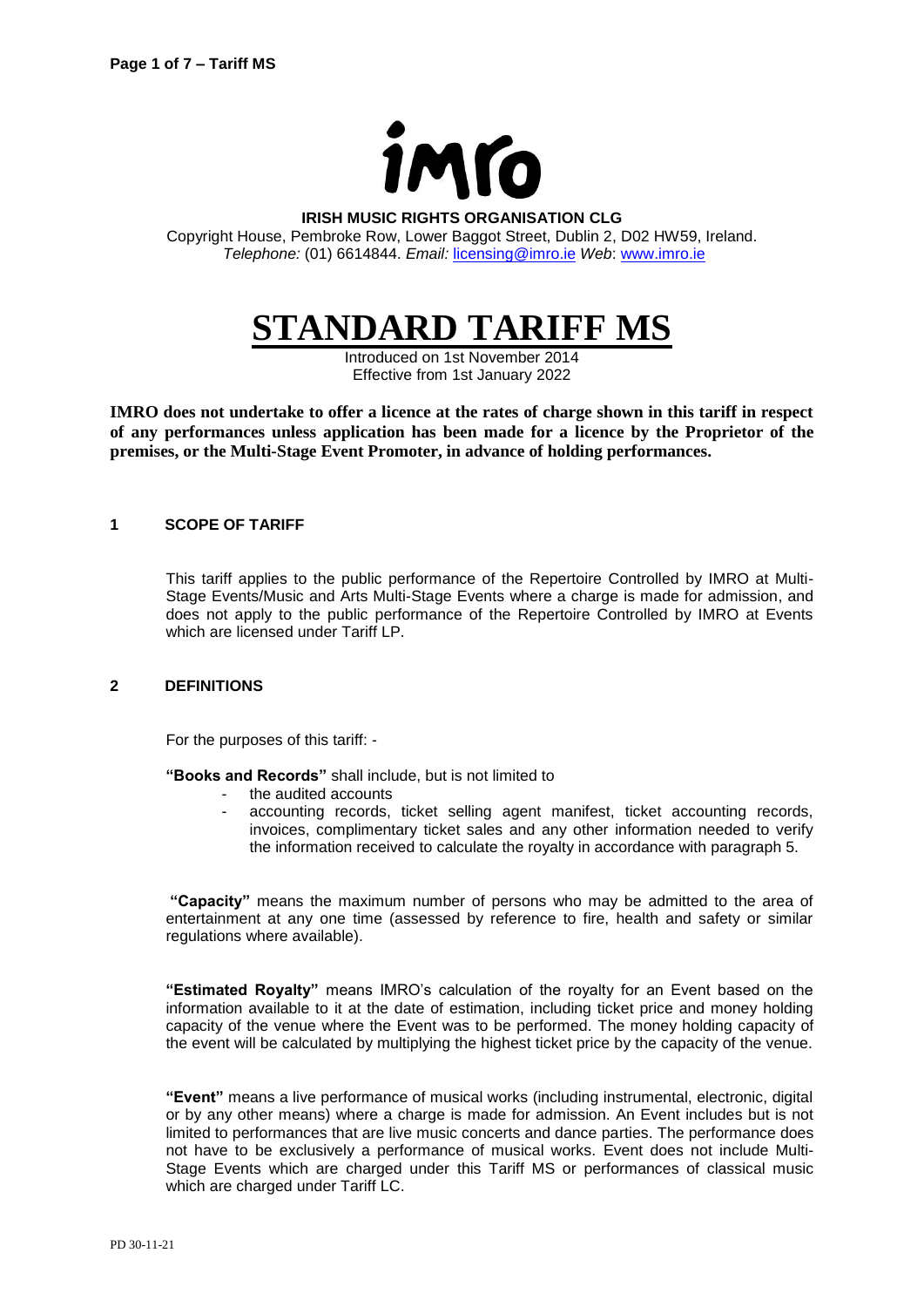**"IMRO"** means the Irish Music Rights Organisation CLG.

**"Multi-Stage Event Promoter"** means a person or entity who organises or promotes Multi-Stage Events and/or Music and Arts Multi-Stage Events.

"**Multi-Stage Event"** shall mean an event including a festival, concert, or dance party where a charge is made for admission, and where there are at least 8 different performers, and where a single ticket admission gains the attendee entry, and where Simultaneous Performances take place of musical works (including instrumental, electronic, digital or by any other means), or musical works in conjunction with other forms of entertainment, and where the performance's take place on at least two distinct stages.

**"Music and Arts Multi-Stage Event**" means a Multi-Stage Event, where in conjunction with live music, a significant number of Non Music Entertainment activities as defined below are provided as part of the entrance fee, at least 20% of the performance arena area, excluding area's set aside for camping and parking, is set aside for the provision of Non Music Entertainment, and where the event's performer line up and branding and/or advertising highlights the provision of Non Music Entertainment.

**"Music Venue"** means a permanent or temporary venue where a Multi-Stage Event/Music and Arts Multi-Stage Event takes place.

**"Net Revenue Receipts"** means the higher of;

- total revenue from sales of admission tickets to the Multi-Stage Event/Music and Arts Multi-Stage Event, less only, any applicable VAT, selling agent commission and credit card booking fees, or
- where the Multi-Stage Event/Music and Arts Multi-Stage Event provides for subsidised admission to the public, total revenue from sales of admission tickets, plus total other revenue (including all sponsorship and advertising revenue) from the Multi-Stage Event/ Music and Arts Multi-Stage Event, less only any applicable, VAT, selling agent commission and credit card booking fees.

"**Non Music Entertainment**" includes, but is not limited to, performance of literary and/or dramatic works; public display's of artistic work; screening of film works; oral debates, interviews, discussion forums/panels; performance art; sporting or other physical activity events including yoga and/or similar activities; comedy; cabaret featuring non music performances; circus performances; and events and/or creative workshops and demonstrations including of arts, crafts, dance, gardening and/or cookery; provision of alternative therapies and workshops; provision of children's activities (including playgrounds and children's entertainment (non-music); fashion displays/shows, whether or not event attendees actively participate in same.

**"Non Music Performer'** shall mean a performer who spends less than 15% of their performance time singing and/or playing a musical instrument.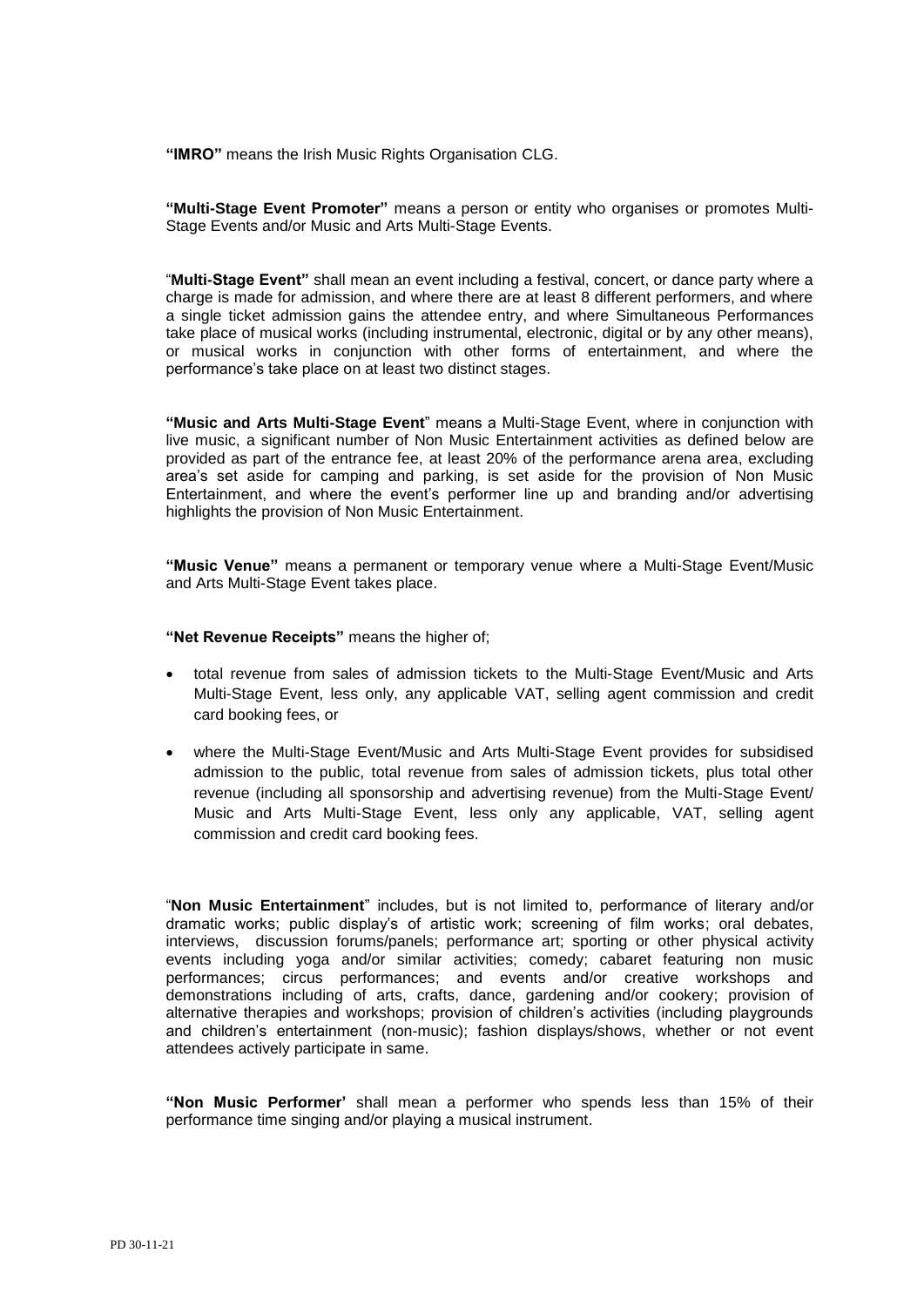"**Performer Fees**" shall mean the fees paid to each performer for performing at the Multi-Stage Event/Music and Arts Multi-Stage Event. For the avoidance of doubt, Performer Fees does not include travel, accommodation, set-up, rider or any other costs or expenses paid to a performer.

**"Proprietor of the premises"** means the person or entity that either owns the freehold or leasehold interest in the Music Venue and is responsible for hosting the Multi-Stage Event/ Music and Arts Multi Stage Event, or alternatively rents the Music Venue and is responsible for hosting the Multi-stage Event/ Music and Arts Multi Stage Event.

**"Repertoire Controlled by IMRO"** means all and any musical works (including any words associated with such works) in which rights to perform publicly and to authorise others to do the same are vested in IMRO.

**"Simultaneous Performances"** means that there must be at least a 15 minute performance overlap between performances on at least two distinct stages.

#### **3 EXCLUSIONS**

This tariff does not apply to:

3.1 (a) Public performance of musical works at variety, revue or pantomime entertainments or to Multi-Stage Events where no charge is made for admission,

or

(b) Public performance of musical works chargeable under Tariff HRNPD, Tariff J, Tariff LC, Tariff LP, Tariff J, or Tariff PVFI.

3.2 Particulars of such performances should be notified to IMRO who will then quote the appropriate charges on the basis of such particulars.

#### **4 APPLICATIONS FOR A COPYRIGHT MUSIC LICENCE ("THE LICENCE") FOR MULTI-STAGE EVENTS/MUSIC AND ARTS MULTI-STAGE EVENTS**

- 4.1 The primary obligation is on the Proprietor of the premises to obtain a Licence from IMRO to permit the public performance of musical works in the Repertoire controlled by IMRO and to pay all royalties due thereon in accordance with this tariff. A licence for the Multi-Stage Event/ Music and Arts Multi-Stage Event must be obtained in advance of the Multi-Stage Event/ Music and Arts Multi-Stage Event. In addition, the Proprietor of the premises, or as appropriate the Multi-Stage Event Promoter must give to IMRO such information as may be required to enable IMRO to determine whether this Tariff is appropriate to the musical entertainments being held.
- 4.2 This tariff must be read in conjunction with the Licence and in the event of any conflict or inconsistency between this tariff and the Licence, the Licence shall take precedence.
- 4.3 In the event that the Proprietor of the premises proves to IMRO's satisfaction in advance of the Multi-Stage Event/Music and Arts Multi-Stage Event that the Multi-Stage Event Promoter holds a Licence from IMRO for the Multi-Stage Event/Music and Arts Multi-Stage Event, IMRO will not require an additional licence to be obtained by the Proprietor of the premises for the Multi-Stage Event/Music and Arts Multi-Stage Event.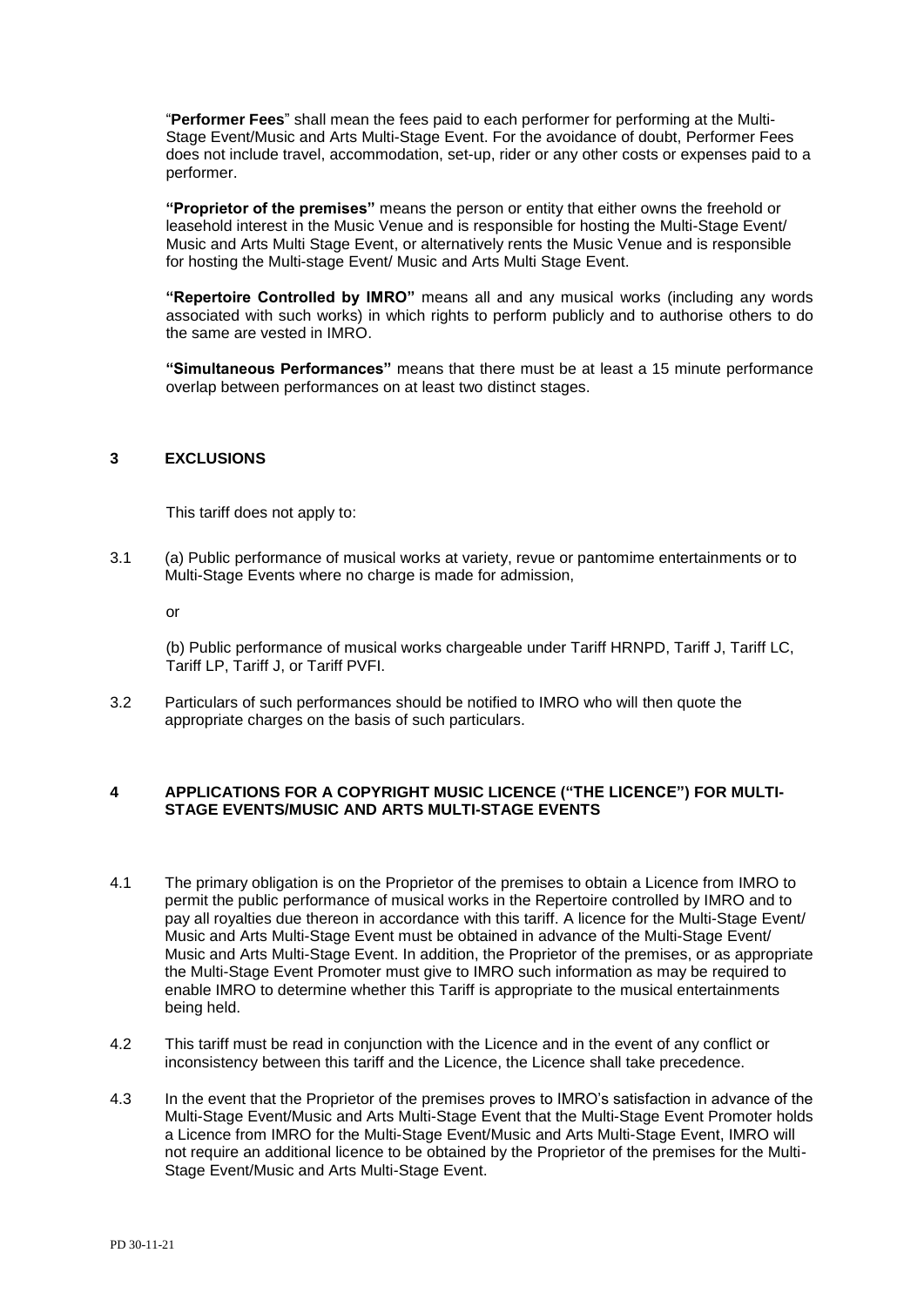- 4.4 If the Proprietor of the premises or the Multi-Stage Event Promoter omits to apply for and obtain a licence in advance of the Multi-Stage Event/Music and Arts Multi-Stage Event and the Multi-Stage Event/Music and Arts Multi-Stage Event proceeds, royalties will be payable at the unlicensed rate in paragraph 5.1.
- 4.5 IMRO will not unreasonably refuse to issue a licence but reserves the right to refuse to issue a licence to the Proprietor of the premises or the Multi-Stage Event Promoter, due to previous non compliance with the terms and conditions of IMRO licences and tariffs. If IMRO refuses to issue a licence, the Proprietor of the premises and or the Multi-Stage Event Promoter is not entitled to include the performance of any musical works in the Repertoire controlled by IMRO at the Multi-Stage Event/Music and Arts Multi Stage Event.

# **5 ROYALTIES**

The following shall apply to all royalties falling due under this tariff between

# **1 st January 2022 and 31st December 2022**

5.1 Royalty

Subject to paragraph 5.2 the royalty per Multi-Stage Event shall be calculated by applying the following rates to the Net Revenue Receipts arising from each Multi-Stage Event:

|                                                                                                                            | <b>UNLICENSED RATE</b> | <b>LICENSED RATE</b> |
|----------------------------------------------------------------------------------------------------------------------------|------------------------|----------------------|
| 1 Day Multi-Stage Event -<br>camping not provided                                                                          | 6%                     | 3%                   |
| Multi-Stage Event taking<br>place over more than 1<br>day - camping provided<br>but not as part of ticket<br>price         | 6%                     | 2%                   |
| Multi-Stage Event taking<br>place over more than 1<br>day where camping is<br>provided and included in<br>the ticket price | 6%                     | 1.8%                 |

#### 5.2 Discount for Music & Arts Multi-Stage Event.

- 5.2.1 The maximum level of discount under this paragraph 5.2 shall be 33.3%.
- 5.2.2 A discount of 20% shall be applied to the royalty calculated at 5.1 above if the Multi-Stage Event is a Music and Arts Multi-Stage Event. In order to receive this discount, the Proprietor of the Premises or the Multi-Stage Event Promoter must apply in writing to IMRO for such discount 30 days in advance of the Music and Arts Multi-Stage Event.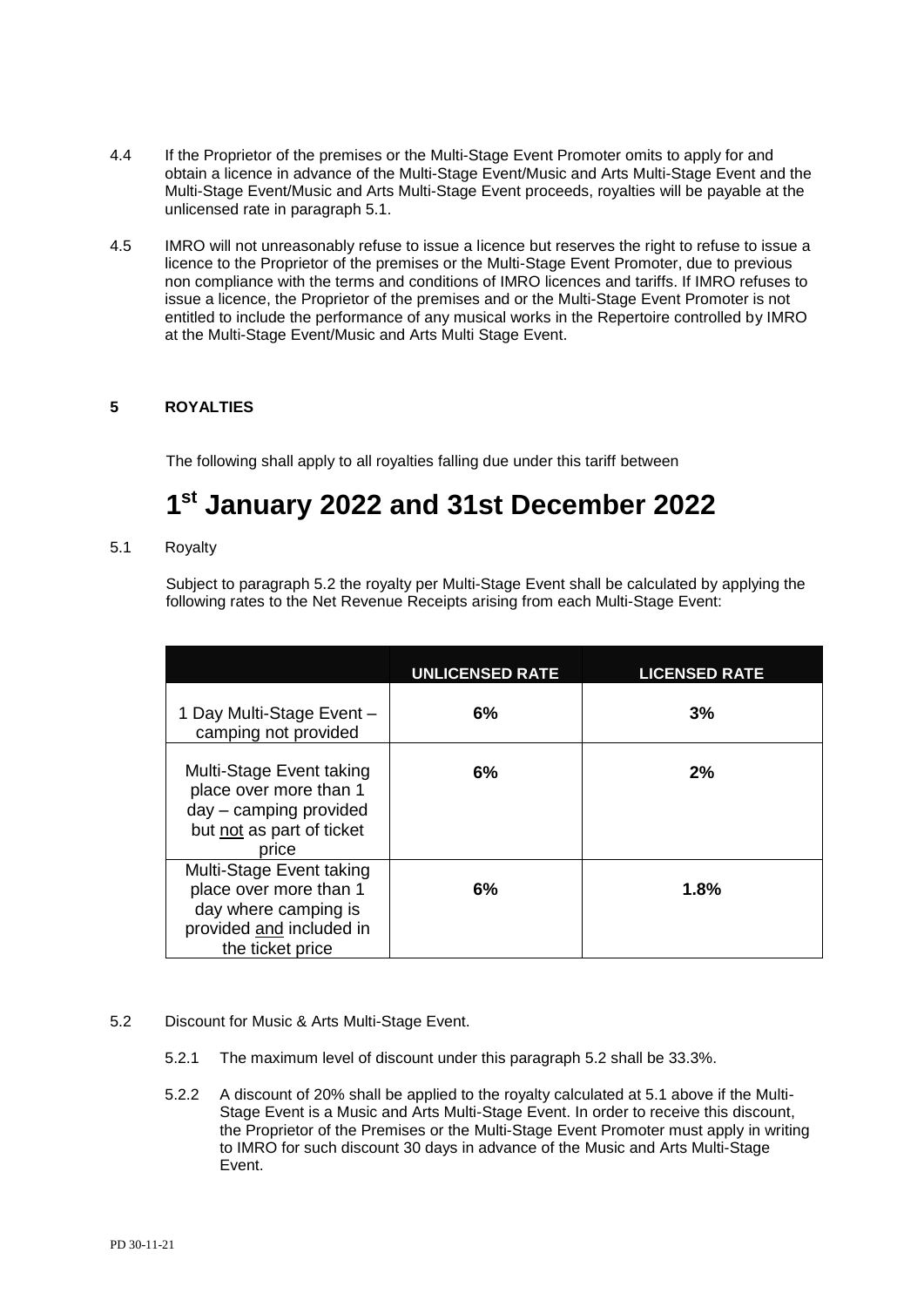5.2.3 In addition to the discount under 5.2.2, and subject to compliance with 5.2.4, the Proprietor of the Premises or the Multi-Stage Event Promoter will be entitled to an additional discount of maximum 13.3%. The level of this further discount shall be based on a calculation of the total aggregate amount of performer fees paid to Non Music Performers as a percentage of the total aggregate amount of Performer Fees.

Example 1: If the result of this calculation gives a percentage of 5%, the royalty calculated under paragraph 5.1 and 5.2.2 will be reduced by a further 5%.

Example 2: If the result of this calculation gives a percentage of 25%, the royalty calculated under paragraphs 5.1 and 5.2.2 will be reduced by a further 13.3%.

- 5.2.4 To qualify for the increased discount outlined in paragraph 5.2.3 above, the Proprietor of the Premises or the Multi-Stage Event Promoter must comply with all of the following conditions pre and post the Music and Arts Multi-Stage Event:
	- (a) apply in writing to IMRO 30 days in advance of the Music and Arts Multi-Stage Event and provide an estimate of the total aggregate amount of performer fees paid to Non Music Performers as a percentage of the total aggregate amount of Performer Fees.
	- (b) provide to IMRO within 30 days of the Music & Arts Multi-Stage Event, details of the total aggregate amount of Performer Fees paid to Non Music Performers and a list of such performers and the total aggregate amount of Performer Fees paid to music performers and a list of such performers.
	- (c) confirmation of the information provided under paragraph 5.2.4(b) must be signed as true and accurate by the Proprietor of the Premises or the Multi-Stage Event Promoter, and certified as true and accurate by a person who is qualified to be appointed as auditor of a company under Section 187 of the Companies Act, 1990 or by a person who is approved by IMRO.
	- (d) comply with the provisions of clause 5.3.1 below.
- 5.2.5 The final decision as to the qualification or otherwise for a discount and its level under this paragraph 5.2 shall rest with IMRO.

#### 5.3 Returns, Invoicing & Payment

- 5.3.1 Not later than 30 days after a Multi-Stage Event/Music and Arts Multi-Stage Event has taken place, or if a number of Multi-Stage Events/Music and Arts Multi-Stage Events are held by the Proprietor of the Premises or the Multi-Stage Event Promoter, then within 30 days of the end of the month in which the series of Multi-Stage Events/Music and Arts Multi-Stage Events takes place, the Proprietor of the Premises or the Multi-Stage Event Promoter must submit to IMRO a statement(s) for each Multi-Stage Event(s)/Music and Arts Multi-Stage Event(s) in accordance with a format outlined by IMRO, detailing for each individual Multi-Stage Event/Music and Arts Multi-Stage Event:
	- Details of the Capacity of the Multi-Stage Event/Music and Arts Multi-Stage Event;
	- Ticket Prices paid by purchasers, pre VAT and post VAT and actual number of tickets sold at each ticket price;
	- Number of Tickets sold in which camping was included in the ticket price, pre VAT and post VAT;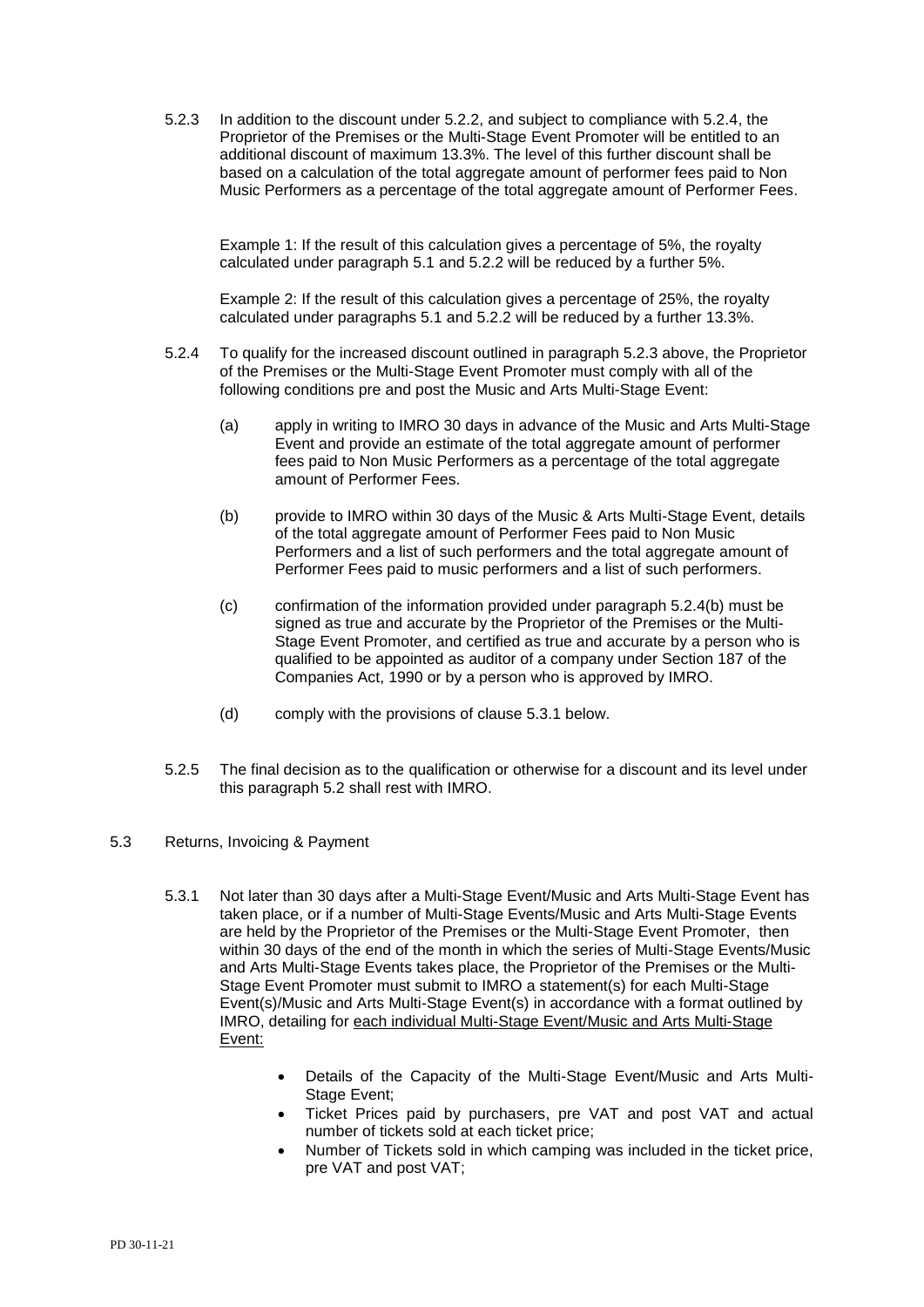- Selling agent and credit card commissions included in the ticket price paid by purchasers.
- Total gross receipts from ticket sales.
- Number of complimentary tickets allocated.
- Programme Details/Setlist in respect of all performers if not already submitted in accordance with paragraph 8 below.
- Details of any revenue other than revenue generated from ticket sales which is included in the Net Revenue Receipts.
- 5.3.2 Upon receipt of the information outlined at 5.3.1 and 5.2.4 (if applicable) IMRO will calculate the royalty owing in accordance with paragraph 5.1 and 5.2 and will issue an invoice in respect of the royalty owing, settlement of which will be due within 30 days of invoice date.
- 5.3.3 If returns are not submitted within 30 days of the Multi-Stage Event/Music and Arts Multi-Stage Event, IMRO will calculate an Estimated Royalty in accordance with paragraph 5.1 and 5.2. An invoice will then issue which is immediately payable.
- 5.3.4 If the Proprietor of the premises or the Multi-Stage Event Promoter has failed to provide the items specified at paragraph 5.3.1 and 5.2.4 (if applicable) within a period of 60 days from the date of the Multi-Stage Event/Music and Arts Multi-Stage Event, he shall not receive any discount or refund to which, but for such failure he would otherwise be entitled to under this tariff. The provisions of this paragraph are without prejudice to IMRO's right to require the Proprietor of the premises or the Multi-Stage Event Promoter to furnish the items specified at paragraph 5.3.1 and 5.2.4 (if applicable).
- 5.3.5 The Proprietor of the premises or the Multi-Stage Event Promoter shall send IMRO, for use in promoting copyright music, 20 free transferable tickets for each Multi-Stage Event/Music and Arts Multi-Stage Event with a capacity of over 4,999 or, in default, shall pay IMRO a sum equal to the face value of such tickets, no later than 21 days before the Multi-Stage Event/Music and Arts Multi-Stage Event.
- 5.3.6 If the Proprietor of the premises or the Multi-Stage Event Promoter does not have a trading record of at least one year with IMRO or if there is a history of non compliance with the terms and conditions of IMRO licences and tariffs, IMRO may require the Proprietor of the premises or the Multi-Stage Event Promoter to pay 25% of the Estimated Royalty plus VAT for the Multi-Stage Event/Music and Arts Multi-Stage Event to IMRO 45 days prior to the Multi-Stage Event/Music and Arts Multi-Stage taking place, with a further 50% plus VAT being paid 15 days prior to the Multi-Stage Event/Music and Arts Multi-Stage Event taking place, with the balance due being paid after the Multi-Stage Event/Music and Arts Multi-Stage Event in accordance with paragraph 5.3.2. If there is an overpayment, IMRO will reimburse the licensee 30 days after receipt of all returns required at paragraph 5.3.1 and 5.2.4 (if applicable) above.

# **6 VALUE ADDED TAX**

6.1 Every licensee under this tariff shall pay to IMRO, in addition to the Royalty due / estimated Royalty due under the tariff, a sum in respect of Value Added Tax calculated at the relevant rate on the royalty payable.